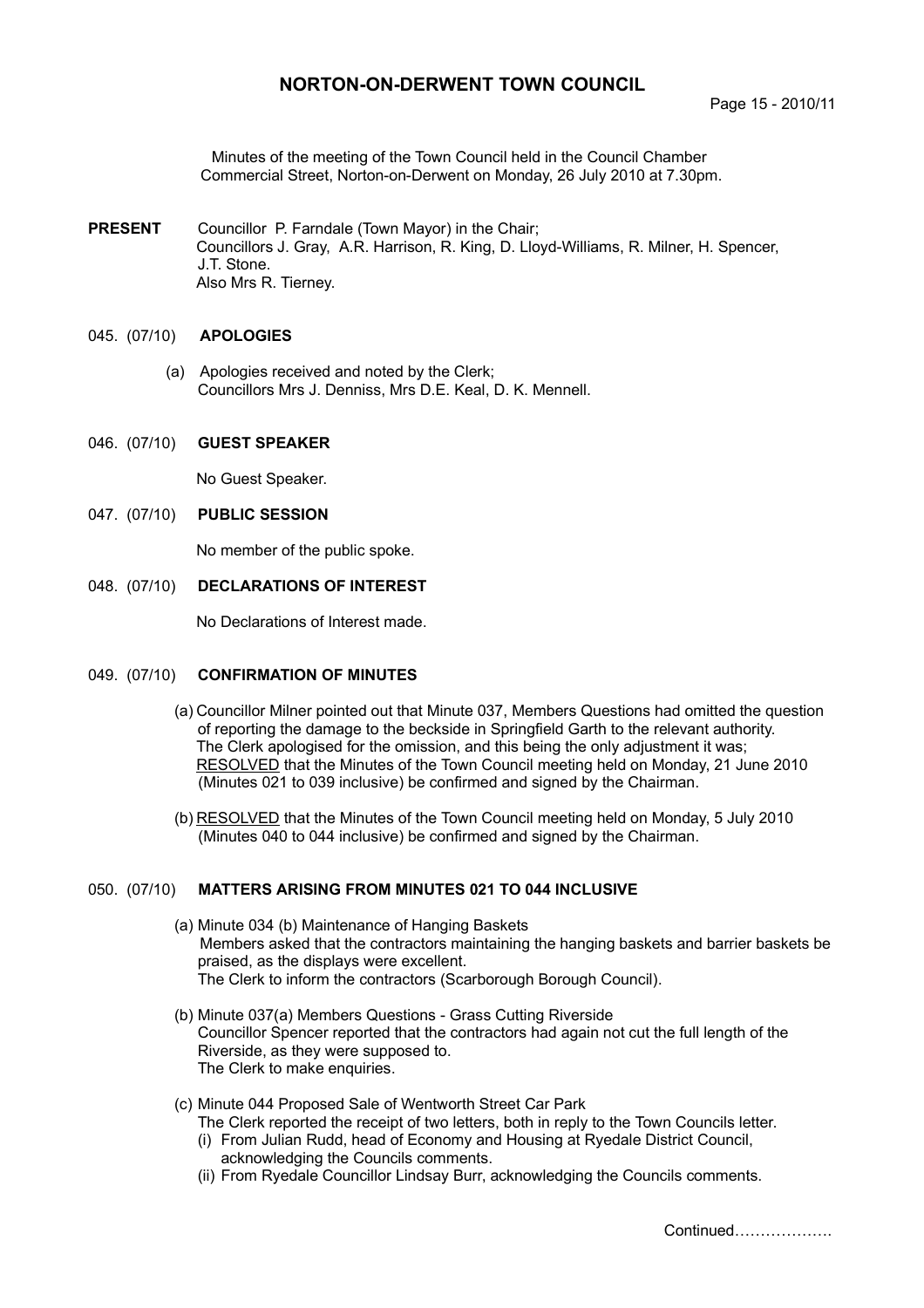### 051. (07/10) **FINANCIAL MATTERS**

- (a) Accounts paid and for payment The Clerk reported that accounts nos. 049 to 062inclusive, amounting to £7062.19, had been paid since the last meeting of the Council. RESOLVED that accounts nos. 063 to 072 inclusive, amounting to £4937.14 be paid. Cheques were drawn and signed accordingly.
- (b) Financial report The Clerk's financial report for the period 01.6.10 to 30.6.10 was received.
- (c) Budgetary monitoring The Clerk's report for the period ending 30 June 2010 was received.
- (d) Internal Audit The Clerk had circulated a copy of the Internal Audit report final visit for the financial year ending 31 March 2010. Members noted the report with interest.

### 052. (07/10) **PLANNING MATTERS**

- (a) Planning applications referred to the Town Council by Ryedale District Council, for comment and/or recommendation were dealt with as follows: -
- 0/00722/HOUSE Erection of two-storey extension. Cheesecake Hill House, Beverley Road, Norton. For Mr P. France RESOLVED Recommend Approval.

10/00731/FUL Erection of 3no. timber stable blocks providing a total of 15no. additional stable boxes. The Old Farmhouse, Highfield Farm Beverley Road, Norton. For Ollie Pears Racing Ltd (Mr O Pears). RESOLVED Recommend Approval.

- 10/00755/TPO To crown lift to 5m T1 (Lime) within TPO No 123/1988. Norton Bus Station, Norton Road. Norton. For Mr Patrick Wall. RESOLVED Recommend Approval.
	- (b) Planning decisions notified by Ryedale District Council:

Approved

10/00523/HOUSE Installation of 1no first floor window and 2no roof lights. 3 Wold Street, Norton.

10/00496/HOUSE Erection of conservatory to south elevation and single-storey extension to east elevation.

89 Welham Road, Norton.

10/00025/MFUL Erection of food store with associated parking and formation of vehicular access (revised details to approval 08/01096/MFUL dated 24.11.2009). 4A Welham Road, Norton.

### Withdrawn Application 10/00399/FUL Erection of 4no three bedroom semi-detached dwellings and 1no three bedroom detached dwelling with associated parking/ amenity areas. Garages to rear of Howe Road, Norton.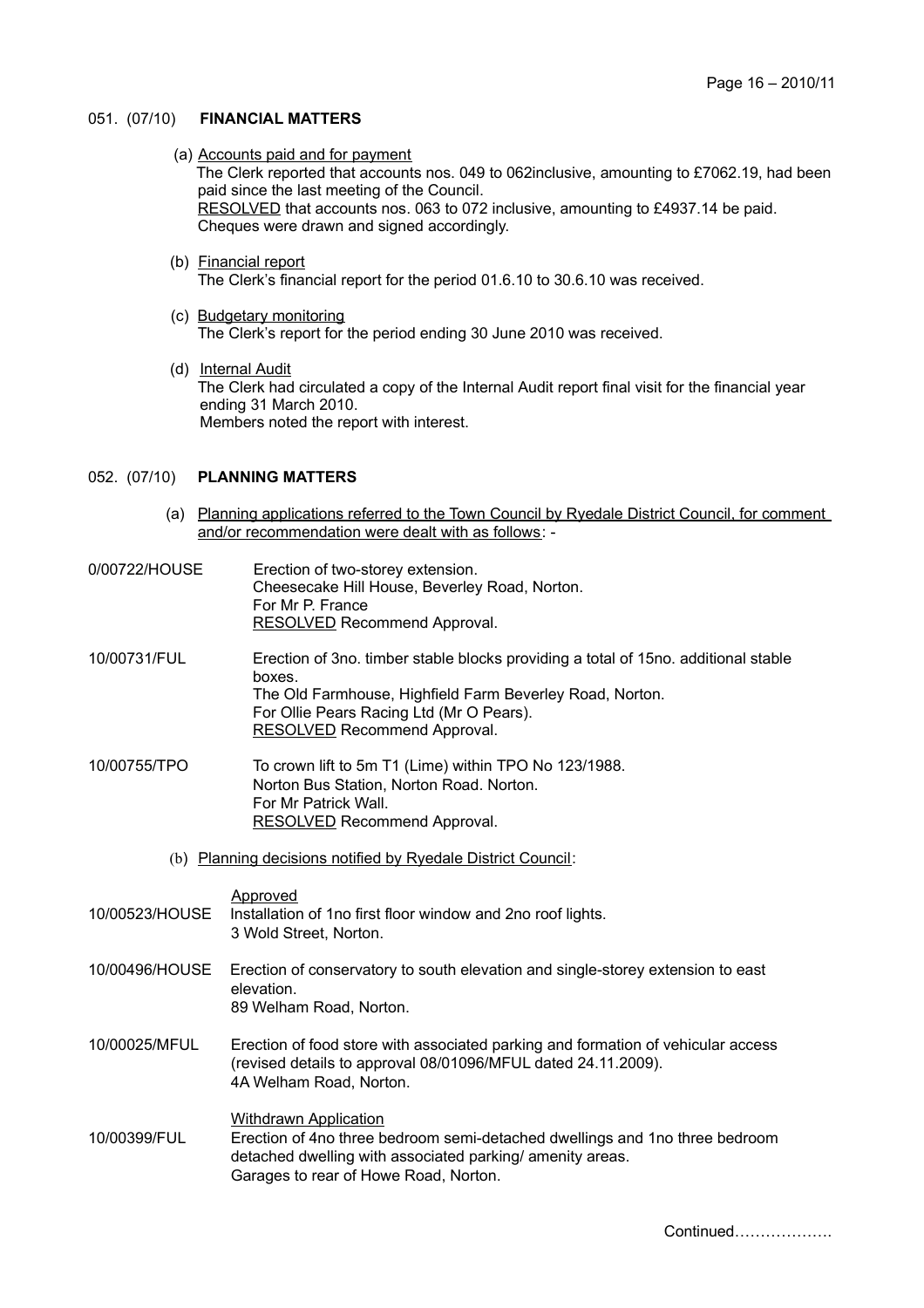## 052. (07/10) **PLANNING MATTERS** (continued)

## Tree Preservation Order No 326, Welham Road

The Clerk reported that since the serving of the order the owner had had the tree inspected by an arboricultural consultant who had recommended that the tree be felled owing to its declining health. As Ryedale District Council would not be confirming the order within the statutory six months period there was no duty on the owner to replace it, although it was understood that there was an intention to do so.

Members agreed that the Clerk write asking that the district Council make every effort in ensuring that the tree is replaced.

## 053. (07/10) **RYEDALE DISTRICT COUNCIL - STREETSCENE MATTERS**

(a) Street cleaning - Wood Street

Members were informed that Streetscene had attempted to clean Wood Street with the mechanical street sweeper. Even though a letter had been distributed to residents requesting the area was clear of parked cars, on the designated day they were unable to clean due to parked cars. Streetscene would welcome the views of the Town Council in seeking a solution to this problem.

RESOLVED that the Clerk write with the following suggestions:

- That Ryedale secure parking places in St Nicholas Street car park to accommodate the residents of Wood Street, whilst cleaning is in progress.
- Wait until the new pavement sweeper arrives, and use the vacuum arm to clean the gutters if this is possible.
- Ask the designated street cleaner for Norton to clean the gutters as and when he can.
- Ask the residents to help/volunteer.

## (b) New Pavement Sweeper

Members were informed that the pavement sweeper purchased on a lease agreement for the five towns, by Ryedale District Council was due to be delivered in the next few weeks. The Council was also asked to approve the cost sharing agreement. RESOLVED to approve the cost sharing agreement, as attached Appendix 1 to the Minutes, between the Five Town Councils (Helmsley, Kirkbymoorside, Malton, Norton-on-Derwent, Pickering) and Ryedale District Council. The Mayor to sign as appropriate.

### 054. (07/10) **YORKSHIRE & THE HUMBER REGIONAL TRAINING PARTNERSHIP**

Members received details of the 2010 Training Conference to be held in Scarborough over the weekend of 24 to 26 September 2010, at the Royal Hotel Scarborough. Noted by members, no commitment to attend.

## 055. (07/10) **PLAY AREA - KINGSTON DRIVE, THE CHASE**

Members received copies of a letter from residents living adjacent to the play area, complaining about the behaviour of the young people using the area. Members agreed that one possible solution would be to move the play area into the centre of the open space. Members agreed to ask the Clerk to obtain estimates for moving the play area to the centre with new fencing round all sides, this item would then be looked at again.

# 056. (07/10) **CORRESPONDENCE**

- (a) Ryedale Safer Neighbourhood Team Monthly Crime Statistics (June) for Malton and Norton. For information. Noted
- (b) Marton cum Grafton Parish Council Letter requesting support in a campaign to persuade North Yorkshire County Council to rethink its waste strategy . Members expressed their support for the campaign bearing in mind other Counties were not looking at incineration as a way forward from land fill. Noted.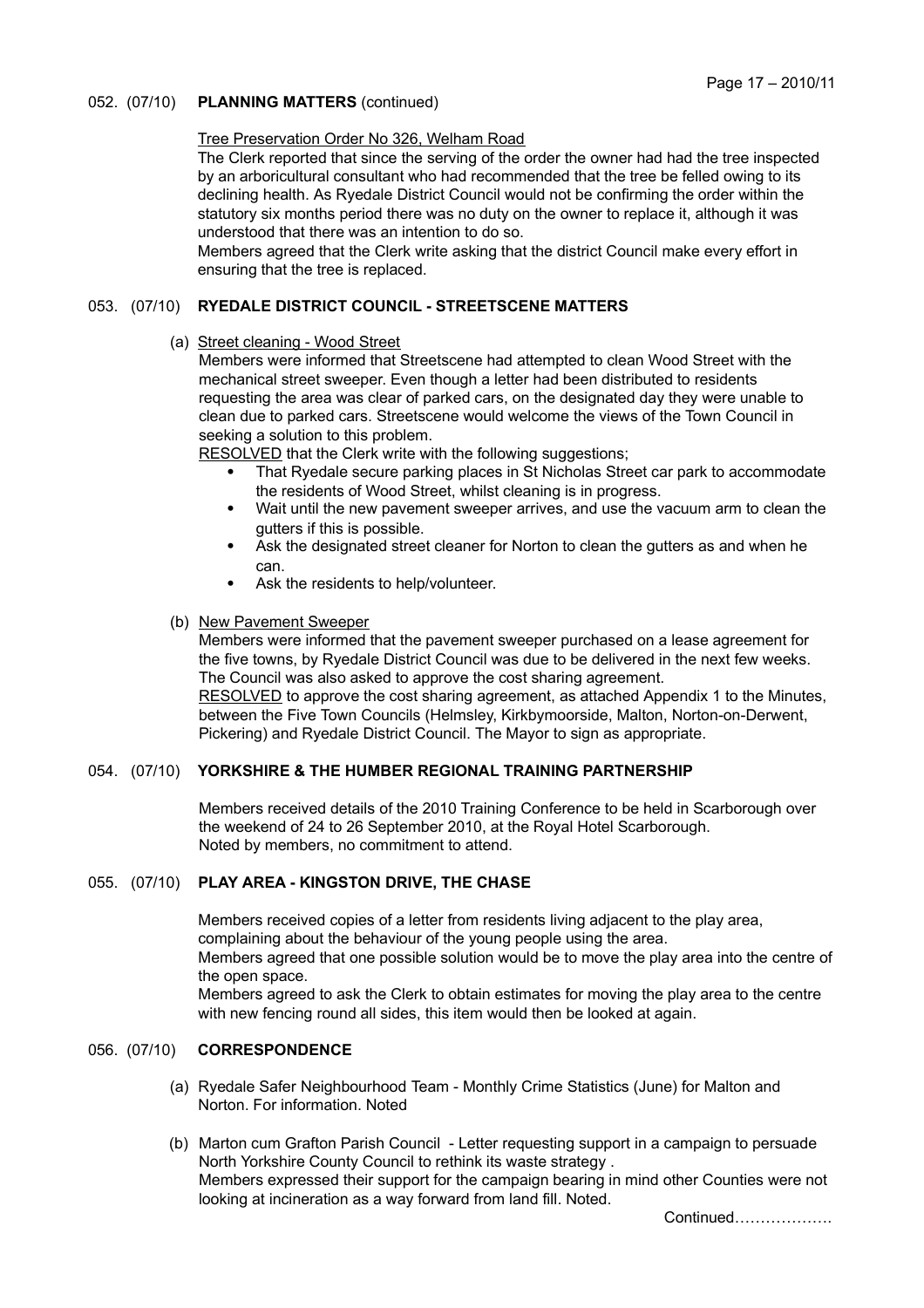- 056. (07/10) **CORRESPONDENCE** (continued)
	- (c) Public Conveniences Church Street Letter received from Mr Nick Fletcher with regard to the poor state of the toilets. Members noted the letter, Councillor Spencer had also received a letter of complaint and had inspected the toilets and confirmed that they were in a poor state of repair, but they were clean. The Clerk to write to Ryedale District Council expressing members concerns.
	- (d) North Yorkshire Fire & Rescue Service Request for a representative to attend a Community Safety Road Show at Malton Fire Station on Thursday 29 July 2010 at 6.30pm. RESOLVED that Councillor Ray King attend the Community Safety Road Show as the representative of the Town Council.
	- (e) Ryedale Cameras in Action Agenda for meeting and minutes of previous meeting, to be held on Wednesday 28 July 2010 at 6.00pm at Ryedale House. Copy available in the office. Noted.

## 057. (07/10) **CLERK'S REPORT**

(a) Norton Sign Scarborough Road

Mr Marr, North Yorkshire County Council Highways Area Manager, had forwarded the cost of replacing the Norton sign on the Scarborough Road entrance to the town. The sign would need to be replaced like with like on the nearside of the road as the verge was too narrow to accommodate anything else. If members required a more substantial entrance sign it would have to be placed on the offside verge and be as well as the one on the nearside. Cost of replacing the entrance sign on the nearside verge approximately £60.00 RESOLVED that the entrance sign on the nearside of Scarborough Road be replaced like with like, wording to be Norton-on-Derwent. The Clerk to confirm with Mr Marr.

(b) Burdale Play Area

To report that the vandalised play equipment springer had been replaced with a new one. Noted by members.

(c) Welham Road - Closure

To report that the Commercial Street works had had to be suspended as the diversion required for the Welham Road closure effected the works at the junction with Wold Street and Church Street. It was hoped that any work that did not interfere with this junction and was completely in Commercial Street would be able to continue. It was anticipated that the Welham Road Closure would last for eight weeks meaning that it would be approximately the end of September beginning of October before the Commercial Street works going into Church Street could recommence. Noted by members.

### 058. (07/10) **TOWN MAYOR/CHAIRMANS REPORT**

The Mayor reported on his attendance at:

- The Rockingham House Garden Fete.
- The Business in Action meeting, called as a special to discuss the proposed sale of Wentworth Street Car Park.
- The Malton & Norton Community Police Tier 2 CaP meeting.
- The Army Cadets Open Day at Strensall Barracks.

## 059. (07/10) **REPORTS OF REPRESENTATIVES ON OTHER ORGANISATIONS**

Councillor Harrison reported on his attendance at:

Malton Norton & District Road Safety Committee meeting.

Councillor Spencer reported on his attendance at:

The Art Exhibitions at both Malton School and Norton College.

Councillor Lloyd-Williams reported on his attendance at:

- The Malton & Norton Area Partnership meeting, and
- The Malton Museum Foundation meeting.